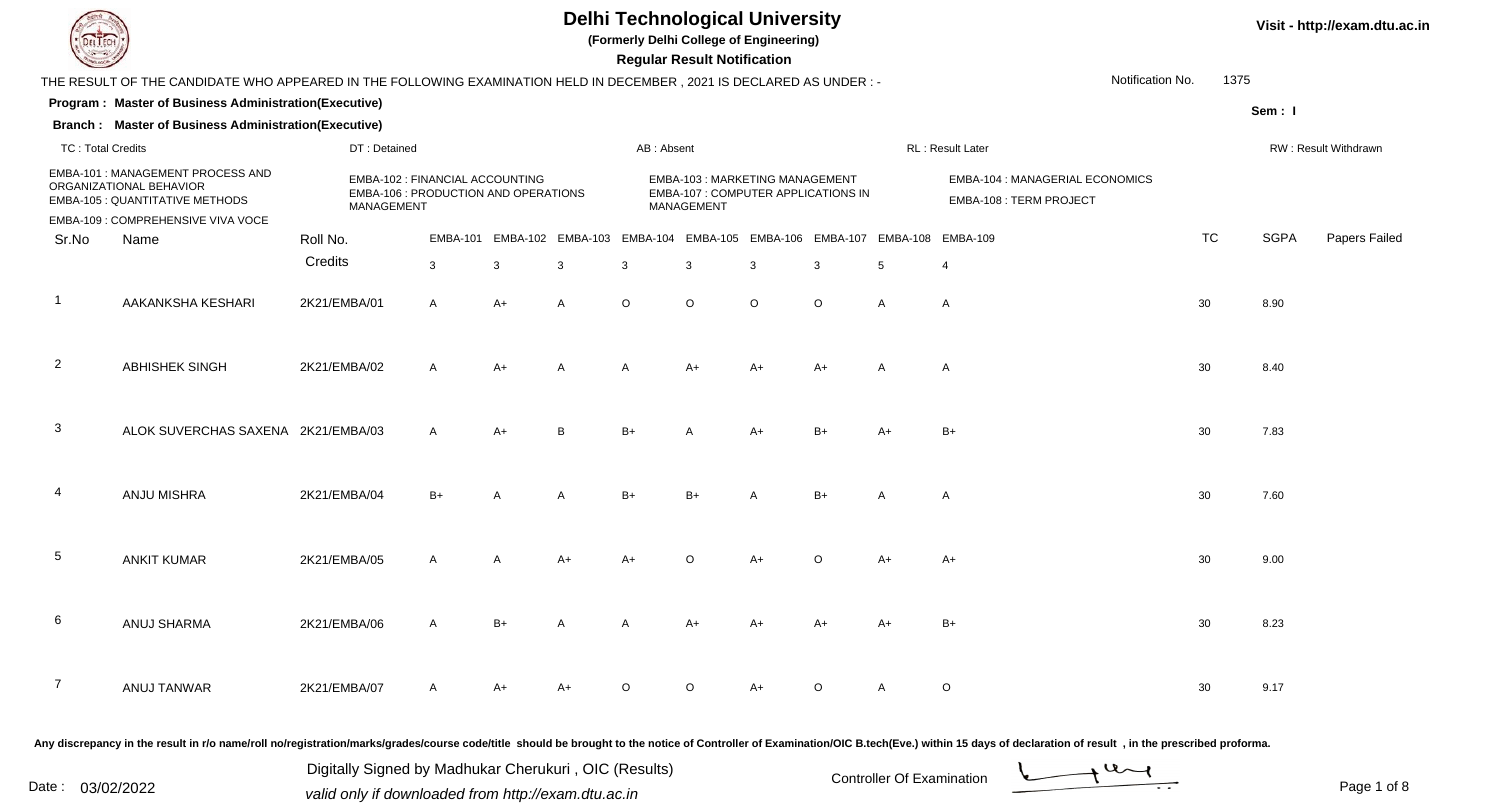

**(Formerly Delhi College of Engineering)**

 **Regular Result Notification**

| $\sim$                   |                                                                                                                                                                                                                                |              |                                                                         |      |                                                                                  |              | n <del>e</del> guiai n <del>e</del> suit notification                               |                |         |                |                                                            |                  |             |                                                                                             |
|--------------------------|--------------------------------------------------------------------------------------------------------------------------------------------------------------------------------------------------------------------------------|--------------|-------------------------------------------------------------------------|------|----------------------------------------------------------------------------------|--------------|-------------------------------------------------------------------------------------|----------------|---------|----------------|------------------------------------------------------------|------------------|-------------|---------------------------------------------------------------------------------------------|
|                          | THE RESULT OF THE CANDIDATE WHO APPEARED IN THE FOLLOWING EXAMINATION HELD IN DECEMBER, 2021 IS DECLARED AS UNDER: -                                                                                                           |              |                                                                         |      |                                                                                  |              |                                                                                     |                |         |                |                                                            | Notification No. | 1375        |                                                                                             |
|                          | Program: Master of Business Administration(Executive)                                                                                                                                                                          |              |                                                                         |      |                                                                                  |              |                                                                                     |                |         |                |                                                            |                  | Sem: I      |                                                                                             |
|                          | <b>Branch: Master of Business Administration(Executive)</b>                                                                                                                                                                    |              |                                                                         |      |                                                                                  |              |                                                                                     |                |         |                |                                                            |                  |             |                                                                                             |
| <b>TC: Total Credits</b> |                                                                                                                                                                                                                                | DT: Detained |                                                                         |      |                                                                                  | AB: Absent   |                                                                                     |                |         |                | RL: Result Later                                           |                  |             | RW: Result Withdrawn                                                                        |
|                          | EMBA-101 : MANAGEMENT PROCESS AND<br>ORGANIZATIONAL BEHAVIOR<br><b>EMBA-105 : QUANTITATIVE METHODS</b>                                                                                                                         | MANAGEMENT   | EMBA-102 : FINANCIAL ACCOUNTING<br>EMBA-106 : PRODUCTION AND OPERATIONS |      |                                                                                  |              | EMBA-103: MARKETING MANAGEMENT<br>EMBA-107 : COMPUTER APPLICATIONS IN<br>MANAGEMENT |                |         |                | EMBA-104 : MANAGERIAL ECONOMICS<br>EMBA-108 : TERM PROJECT |                  |             |                                                                                             |
|                          | EMBA-109 : COMPREHENSIVE VIVA VOCE                                                                                                                                                                                             |              |                                                                         |      |                                                                                  |              |                                                                                     |                |         |                |                                                            |                  |             |                                                                                             |
| Sr.No                    | Name                                                                                                                                                                                                                           | Roll No.     |                                                                         |      | EMBA-101 EMBA-102 EMBA-103 EMBA-104 EMBA-105 EMBA-106 EMBA-107 EMBA-108 EMBA-109 |              |                                                                                     |                |         |                |                                                            | <b>TC</b>        | <b>SGPA</b> | Papers Failed                                                                               |
|                          |                                                                                                                                                                                                                                | Credits      | 3                                                                       | 3    | 3                                                                                | $\mathbf{3}$ | 3                                                                                   | $\mathbf{3}$   | 3       | 5              | $\overline{4}$                                             |                  |             |                                                                                             |
| 8                        | ASHISH KUMAR DWIVEDI                                                                                                                                                                                                           | 2K21/EMBA/08 | $\mathsf{A}$                                                            | A    | $A+$                                                                             | $A+$         | $\mathsf{A}$                                                                        | $A+$           | A       | $\circ$        | $A+$                                                       | 30               | 8.77        |                                                                                             |
| 9                        | <b>AYUSH GUPTA</b>                                                                                                                                                                                                             | 2K21/EMBA/09 | A                                                                       | $A+$ | $B+$                                                                             | $B+$         | $\Omega$                                                                            | $\overline{A}$ | $\circ$ | $\overline{B}$ | A                                                          | 30               | 7.97        |                                                                                             |
| 10                       | DINESH KUMAR MISHRA                                                                                                                                                                                                            | 2K21/EMBA/10 | $\mathsf{A}$                                                            | A    |                                                                                  |              | $A+$                                                                                | $\circ$        | $B+$    | $\Omega$       | $A+$                                                       | 30               | 8.67        |                                                                                             |
| 11                       | DIVYANSHU BANSAL                                                                                                                                                                                                               | 2K21/EMBA/11 | F.                                                                      | E    |                                                                                  |              | $\blacksquare$                                                                      | $\mathsf{F}$   | E       | $\mathsf{F}$   | $\mathsf F$                                                | $\mathbf 0$      | 0.00        | EMBA-101EMBA-102, EMBA-103,<br>EMBA-104, EMBA-105, EMBA-106<br>EMBA-107, EMBA-108, EMBA-109 |
| 12                       | DR. GHANSHYAM                                                                                                                                                                                                                  | 2K21/EMBA/12 | $\mathsf{A}$                                                            | $A+$ |                                                                                  | A            | $\Omega$                                                                            | $\circ$        | $A+$    | ∩              | $A+$                                                       | 30               | 9.07        |                                                                                             |
| 13                       | <b>GAURAV SALUJA</b>                                                                                                                                                                                                           | 2K21/EMBA/13 | $B+$                                                                    | $B+$ | $B+$                                                                             |              | $A+$                                                                                | $A+$           | A+      | A+             | $\circ$                                                    | 30               | 8.43        |                                                                                             |
| 14                       | <b>GAURAV SUMAN</b>                                                                                                                                                                                                            | 2K21/EMBA/14 | A                                                                       | $B+$ |                                                                                  | $A+$         |                                                                                     |                | A+      | $B+$           | $B+$                                                       | 30               | 7.80        |                                                                                             |
|                          | Any discrepancy in the result in r/o name/roll no/registration/marks/grades/course code/title should be brought to the notice of Controller of Examination/OIC B.tech(Eve.) within 15 days of declaration of result, in the pr |              |                                                                         |      |                                                                                  |              |                                                                                     |                |         |                |                                                            |                  |             |                                                                                             |

Date : 03/02/2022<br>
valid only if downloaded from http://exam.dtu.ac.in<br>
Page 2 of Digitally Signed by Madhukar Cherukuri , OIC (Results)

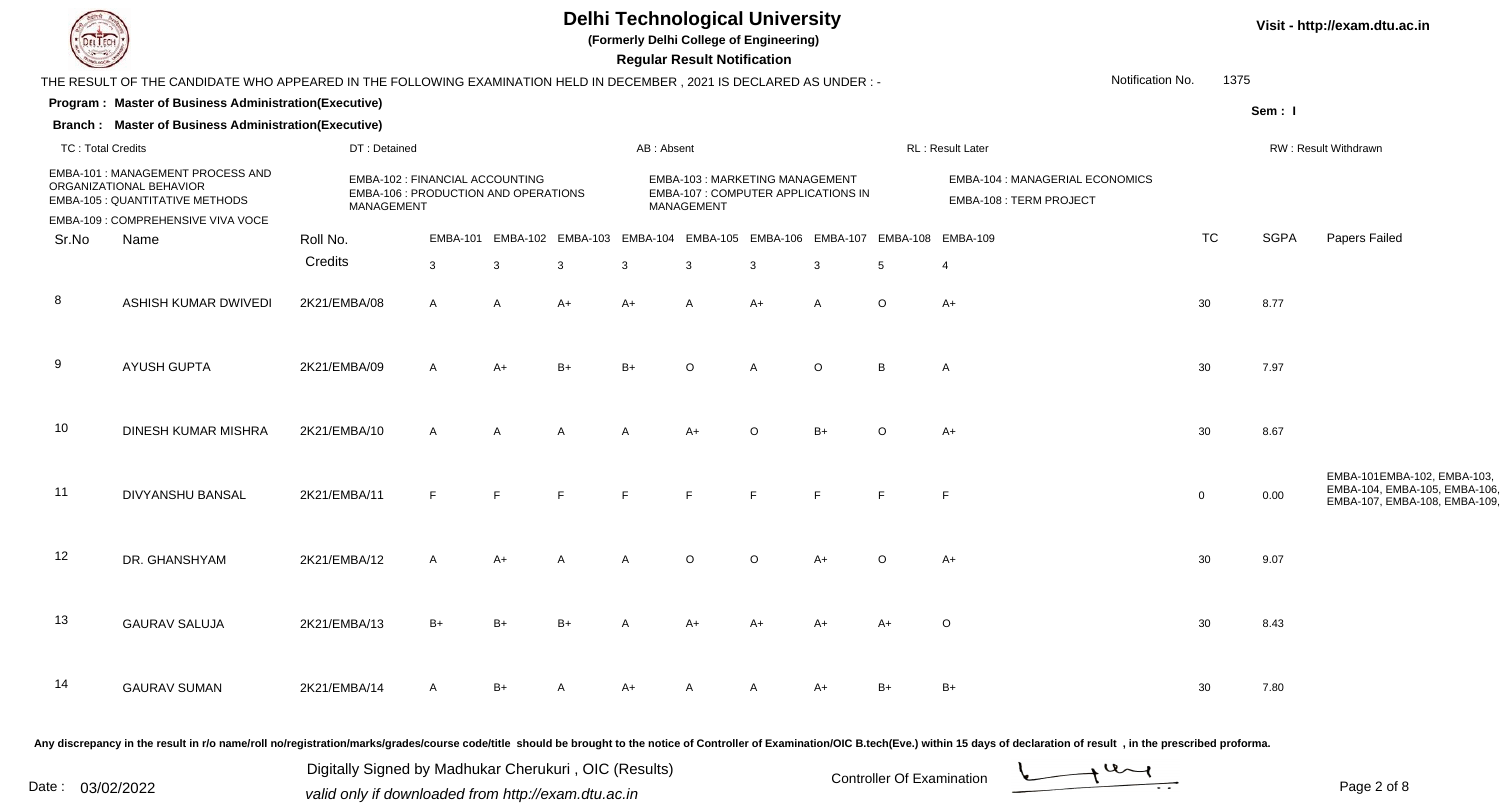

**(Formerly Delhi College of Engineering)**

 **Regular Result Notification**

|                          | THE RESULT OF THE CANDIDATE WHO APPEARED IN THE FOLLOWING EXAMINATION HELD IN DECEMBER, 2021 IS DECLARED AS UNDER :- |              |                                                                         |                            |              |            |                                              |   |                                                                                                   |                   |                  | Notification No.<br>1375 |             |                                                                                             |
|--------------------------|----------------------------------------------------------------------------------------------------------------------|--------------|-------------------------------------------------------------------------|----------------------------|--------------|------------|----------------------------------------------|---|---------------------------------------------------------------------------------------------------|-------------------|------------------|--------------------------|-------------|---------------------------------------------------------------------------------------------|
|                          | Program: Master of Business Administration(Executive)                                                                |              |                                                                         |                            |              |            |                                              |   |                                                                                                   |                   |                  |                          | Sem: I      |                                                                                             |
|                          | <b>Branch: Master of Business Administration(Executive)</b>                                                          |              |                                                                         |                            |              |            |                                              |   |                                                                                                   |                   |                  |                          |             |                                                                                             |
| <b>TC: Total Credits</b> |                                                                                                                      | DT: Detained |                                                                         |                            |              | AB: Absent |                                              |   |                                                                                                   |                   | RL: Result Later |                          |             | RW: Result Withdrawn                                                                        |
|                          | EMBA-101 : MANAGEMENT PROCESS AND<br>ORGANIZATIONAL BEHAVIOR<br><b>EMBA-105 : QUANTITATIVE METHODS</b>               | MANAGEMENT   | EMBA-102 : FINANCIAL ACCOUNTING<br>EMBA-106 : PRODUCTION AND OPERATIONS |                            |              |            | EMBA-103: MARKETING MANAGEMENT<br>MANAGEMENT |   | EMBA-104 : MANAGERIAL ECONOMICS<br>EMBA-107 : COMPUTER APPLICATIONS IN<br>EMBA-108 : TERM PROJECT |                   |                  |                          |             |                                                                                             |
|                          | EMBA-109 : COMPREHENSIVE VIVA VOCE                                                                                   |              |                                                                         |                            |              |            |                                              |   |                                                                                                   |                   |                  |                          |             |                                                                                             |
| Sr.No                    | Name                                                                                                                 | Roll No.     |                                                                         | EMBA-101 EMBA-102 EMBA-103 |              |            | EMBA-104 EMBA-105 EMBA-106 EMBA-107          |   |                                                                                                   | EMBA-108 EMBA-109 |                  | <b>TC</b>                | <b>SGPA</b> | Papers Failed                                                                               |
|                          |                                                                                                                      | Credits      | $\mathbf{3}$                                                            | 3                          | $\mathbf{3}$ | 3          | 3                                            | 3 | 3                                                                                                 | 5                 | $\overline{4}$   |                          |             |                                                                                             |
| 15                       | <b>HEMANT KUMAR</b>                                                                                                  | 2K21/EMBA/15 | A                                                                       | $\mathsf{A}$               | $\circ$      | A          | $\overline{A}$                               | A | A+                                                                                                | A                 | $\mathsf{A}$     | 30                       | 8.30        |                                                                                             |
| 16                       | HIMANSHU BAHUGUNA                                                                                                    | 2K21/EMBA/16 | $B+$                                                                    |                            | $B+$         | B+         |                                              | А | $A+$                                                                                              | R                 | $B+$             | 30                       | 7.33        |                                                                                             |
| 17                       | HIMANSHU SINGH                                                                                                       | 2K21/EMBA/17 | A                                                                       | $A+$                       | A            | P          |                                              | A |                                                                                                   | B+                | $B+$             | 30                       | 7.40        |                                                                                             |
| 18                       | <b>JAIDEEP MITRA</b>                                                                                                 | 2K21/EMBA/19 | A                                                                       | $A+$                       |              | A+         |                                              |   |                                                                                                   |                   | $A+$             | 30                       | 8.80        |                                                                                             |
| 19                       | JAYARAM SAHOO                                                                                                        | 2K21/EMBA/20 |                                                                         | <b>R</b>                   | $B+$         | R          | R                                            | A | $B+$                                                                                              |                   |                  | 21                       | 4.80        | EMBA-108, EMBA-109,                                                                         |
| 20                       | <b>JOSHITA KATARIA</b>                                                                                               | 2K21/EMBA/21 | $A+$                                                                    |                            |              |            |                                              |   |                                                                                                   |                   | A                | 30                       | 8.97        |                                                                                             |
| 21                       | <b>KANCHAN BISHT</b>                                                                                                 | 2K21/EMBA/22 |                                                                         |                            |              |            |                                              |   |                                                                                                   |                   | E                | $\overline{0}$           | 0.00        | EMBA-101EMBA-102, EMBA-103,<br>EMBA-104, EMBA-105, EMBA-106<br>EMBA-107, EMBA-108, EMBA-109 |

Any discrepancy in the result in r/o name/roll no/registration/marks/grades/course code/title should be brought to the notice of Controller of Examination/OIC B.tech(Eve.) within 15 days of declaration of result, in the pr

Date : 03/02/2022<br>
valid only if downloaded from http://exam.dtu.ac.in<br>
Page 3 of Digitally Signed by Madhukar Cherukuri , OIC (Results)

Page 3 of 8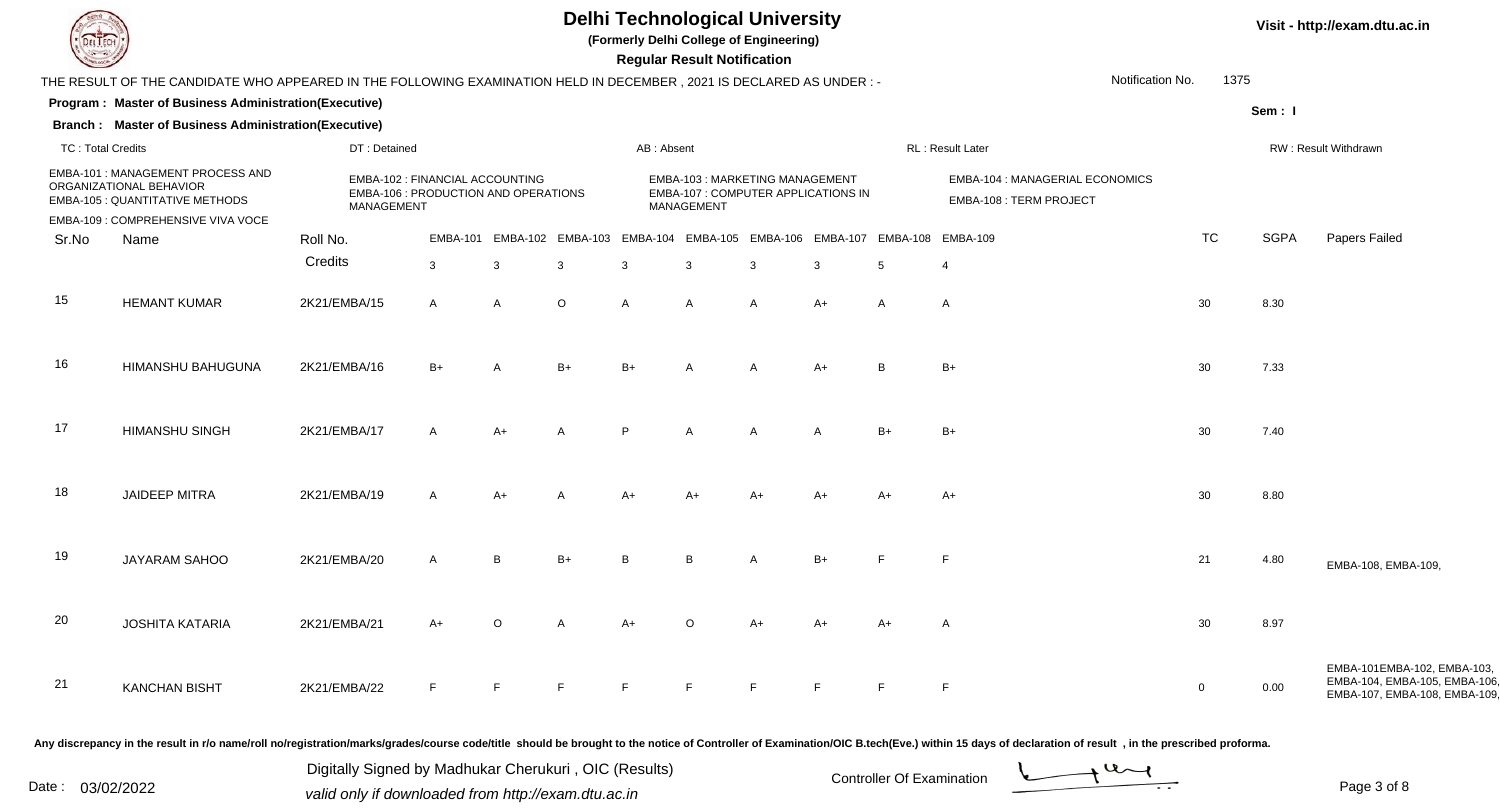

**(Formerly Delhi College of Engineering)**

 **Regular Result Notification**

|                          | THE RESULT OF THE CANDIDATE WHO APPEARED IN THE FOLLOWING EXAMINATION HELD IN DECEMBER, 2021 IS DECLARED AS UNDER :- |              |                                                                         |                            |      |            |                                                                                            |                |      |                                              |                                                            | Notification No.<br>1375 |        |                                                                                             |
|--------------------------|----------------------------------------------------------------------------------------------------------------------|--------------|-------------------------------------------------------------------------|----------------------------|------|------------|--------------------------------------------------------------------------------------------|----------------|------|----------------------------------------------|------------------------------------------------------------|--------------------------|--------|---------------------------------------------------------------------------------------------|
|                          | Program: Master of Business Administration(Executive)                                                                |              |                                                                         |                            |      |            |                                                                                            |                |      |                                              |                                                            |                          | Sem: I |                                                                                             |
|                          | <b>Branch: Master of Business Administration(Executive)</b>                                                          |              |                                                                         |                            |      |            |                                                                                            |                |      |                                              |                                                            |                          |        |                                                                                             |
| <b>TC: Total Credits</b> |                                                                                                                      | DT: Detained |                                                                         |                            |      | AB: Absent |                                                                                            |                |      |                                              | RL : Result Later                                          |                          |        | RW: Result Withdrawn                                                                        |
|                          | EMBA-101: MANAGEMENT PROCESS AND<br>ORGANIZATIONAL BEHAVIOR<br><b>EMBA-105 : QUANTITATIVE METHODS</b>                | MANAGEMENT   | EMBA-102 : FINANCIAL ACCOUNTING<br>EMBA-106 : PRODUCTION AND OPERATIONS |                            |      |            | EMBA-103: MARKETING MANAGEMENT<br>EMBA-107 : COMPUTER APPLICATIONS IN<br><b>MANAGEMENT</b> |                |      |                                              | EMBA-104 : MANAGERIAL ECONOMICS<br>EMBA-108 : TERM PROJECT |                          |        |                                                                                             |
|                          | EMBA-109 : COMPREHENSIVE VIVA VOCE                                                                                   |              |                                                                         |                            |      |            |                                                                                            |                |      |                                              |                                                            |                          |        |                                                                                             |
| Sr.No                    | Name                                                                                                                 | Roll No.     |                                                                         | EMBA-101 EMBA-102 EMBA-103 |      |            |                                                                                            |                |      | EMBA-104 EMBA-105 EMBA-106 EMBA-107 EMBA-108 | <b>EMBA-109</b>                                            | <b>TC</b>                | SGPA   | Papers Failed                                                                               |
|                          |                                                                                                                      | Credits      | $\mathbf{3}$                                                            | 3                          | 3    | 3          | 3                                                                                          | 3              | 3    | 5                                            | $\overline{4}$                                             |                          |        |                                                                                             |
| 22                       | <b>KSHITIJ PANDEY</b>                                                                                                | 2K21/EMBA/23 | A                                                                       | $\circ$                    | $A+$ | $A+$       | $\circ$                                                                                    | $\circ$        | $A+$ | A                                            | A                                                          | 30                       | 8.90   |                                                                                             |
| 23                       | <b>LALIT BHARGAVA</b>                                                                                                | 2K21/EMBA/24 | A                                                                       |                            | A    | $\Omega$   | ∩                                                                                          | $A+$           |      |                                              | A                                                          | 30                       | 8.43   |                                                                                             |
| 24                       | <b>MADHAV BAGAI</b>                                                                                                  | 2K21/EMBA/25 | $\mathsf{A}$                                                            | A                          | A    |            | A+                                                                                         | A+             |      | $B+$                                         | $\mathsf{A}$                                               | 30                       | 8.13   |                                                                                             |
| 25                       | MAHINDER PAL SINGH                                                                                                   | 2K21/EMBA/26 | A                                                                       | $A+$                       | $B+$ |            | $\overline{A}$                                                                             | $\overline{A}$ | A+   | $A+$                                         | B                                                          | 30                       | 8.00   |                                                                                             |
| 26                       | <b>MANISH SHARMA</b>                                                                                                 | 2K21/EMBA/27 |                                                                         |                            |      |            |                                                                                            | F              |      |                                              | E                                                          | $\mathbf{0}$             | 0.00   | EMBA-101EMBA-102, EMBA-103,<br>EMBA-104, EMBA-105, EMBA-106<br>EMBA-107, EMBA-108, EMBA-109 |
| 27                       | <b>MAYANK PAREEK</b>                                                                                                 | 2K21/EMBA/28 | A                                                                       | $A+$                       |      |            |                                                                                            | $B+$           |      |                                              | B                                                          | 27                       | 6.57   | EMBA-107,                                                                                   |
| 28                       | <b>NEHA GUPTA</b>                                                                                                    | 2K21/EMBA/29 |                                                                         |                            |      |            | Е                                                                                          | E              |      |                                              | F                                                          | $\overline{0}$           | 0.00   | EMBA-101EMBA-102, EMBA-103,<br>EMBA-104, EMBA-105, EMBA-106<br>EMBA-107, EMBA-108, EMBA-109 |

Any discrepancy in the result in r/o name/roll no/registration/marks/grades/course code/title should be brought to the notice of Controller of Examination/OIC B.tech(Eve.) within 15 days of declaration of result, in the pr

Date : 03/02/2022<br>
valid only if downloaded from http://exam.dtu.ac.in<br>
Page 4 of Digitally Signed by Madhukar Cherukuri , OIC (Results)



Page 4 of 8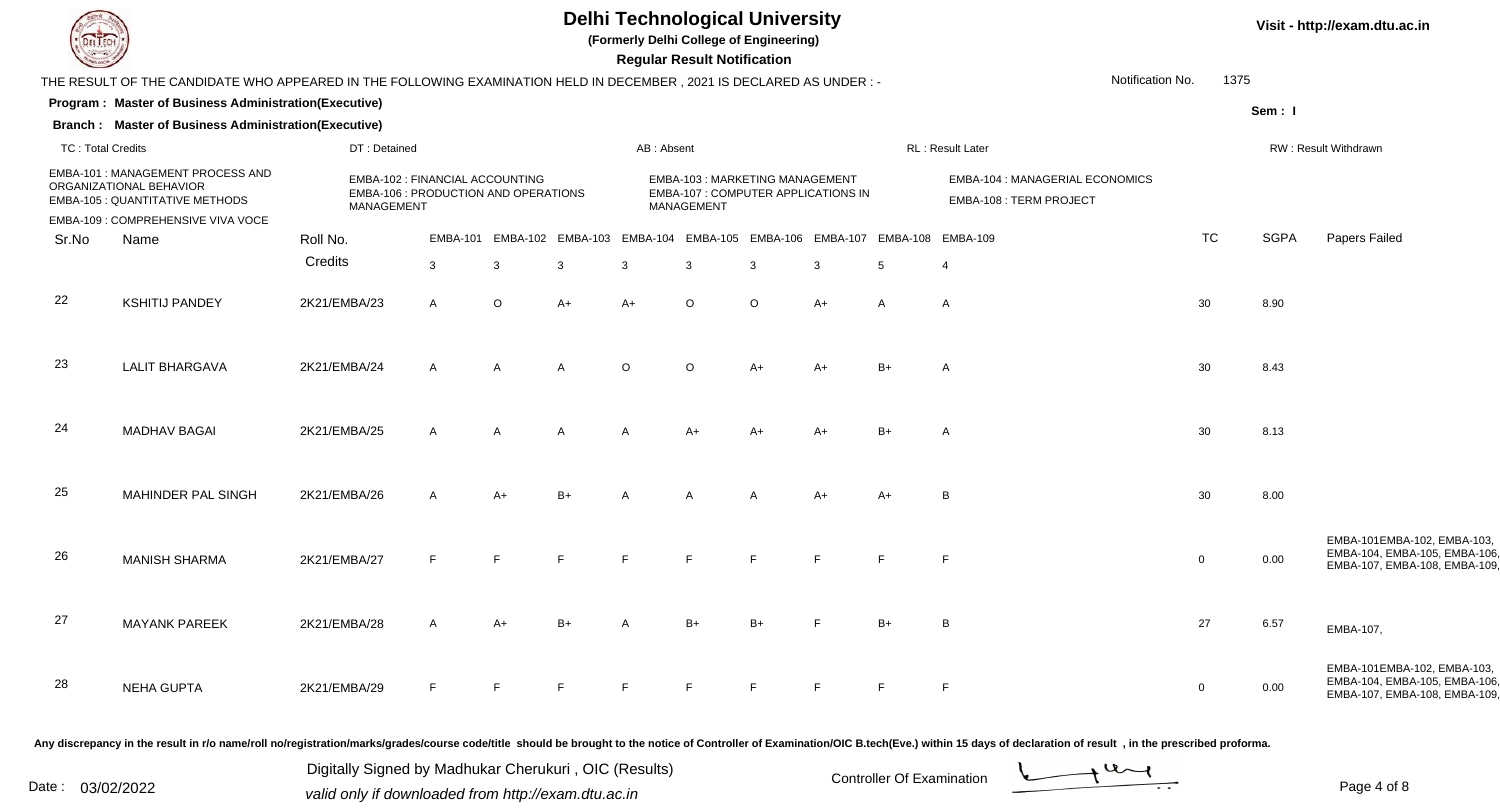

**(Formerly Delhi College of Engineering)**

 **Regular Result Notification**

| $\overline{\phantom{a}}$ |                                                                                                                      |              |                                                                                              |                |    |                                                                                  |            | <b>Regular Result Notification</b>                                                         |                |      |      |                                                            |                  |        |                      |                                                                                             |
|--------------------------|----------------------------------------------------------------------------------------------------------------------|--------------|----------------------------------------------------------------------------------------------|----------------|----|----------------------------------------------------------------------------------|------------|--------------------------------------------------------------------------------------------|----------------|------|------|------------------------------------------------------------|------------------|--------|----------------------|---------------------------------------------------------------------------------------------|
|                          | THE RESULT OF THE CANDIDATE WHO APPEARED IN THE FOLLOWING EXAMINATION HELD IN DECEMBER, 2021 IS DECLARED AS UNDER :- |              |                                                                                              |                |    |                                                                                  |            |                                                                                            |                |      |      |                                                            | Notification No. | 1375   |                      |                                                                                             |
|                          | Program: Master of Business Administration(Executive)                                                                |              |                                                                                              |                |    |                                                                                  |            |                                                                                            |                |      |      |                                                            |                  | Sem: I |                      |                                                                                             |
|                          | <b>Branch: Master of Business Administration(Executive)</b>                                                          |              |                                                                                              |                |    |                                                                                  |            |                                                                                            |                |      |      |                                                            |                  |        |                      |                                                                                             |
| <b>TC: Total Credits</b> |                                                                                                                      |              | DT: Detained                                                                                 |                |    |                                                                                  | AB: Absent |                                                                                            |                |      |      | RL: Result Later                                           |                  |        | RW: Result Withdrawn |                                                                                             |
|                          | <b>EMBA-101: MANAGEMENT PROCESS AND</b><br>ORGANIZATIONAL BEHAVIOR<br>EMBA-105 : QUANTITATIVE METHODS                |              | EMBA-102 : FINANCIAL ACCOUNTING<br>EMBA-106 : PRODUCTION AND OPERATIONS<br><b>MANAGEMENT</b> |                |    |                                                                                  |            | EMBA-103: MARKETING MANAGEMENT<br><b>EMBA-107 : COMPUTER APPLICATIONS IN</b><br>MANAGEMENT |                |      |      | EMBA-104 : MANAGERIAL ECONOMICS<br>EMBA-108 : TERM PROJECT |                  |        |                      |                                                                                             |
|                          | EMBA-109 : COMPREHENSIVE VIVA VOCE                                                                                   |              |                                                                                              |                |    |                                                                                  |            |                                                                                            |                |      |      |                                                            |                  |        |                      |                                                                                             |
| Sr.No                    | Name                                                                                                                 | Roll No.     |                                                                                              |                |    | EMBA-101 EMBA-102 EMBA-103 EMBA-104 EMBA-105 EMBA-106 EMBA-107 EMBA-108 EMBA-109 |            |                                                                                            |                |      |      |                                                            | <b>TC</b>        |        | <b>SGPA</b>          | Papers Failed                                                                               |
|                          |                                                                                                                      | Credits      |                                                                                              | 3              | 3  | -3                                                                               | 3          | 3                                                                                          | 3              |      | 5    | $\overline{4}$                                             |                  |        |                      |                                                                                             |
| 29                       | PANKAJ VERMA                                                                                                         | 2K21/EMBA/30 |                                                                                              | $\mathsf{A}$   | A  | $\Omega$                                                                         | А          | $A+$                                                                                       | $A+$           | A    | B.   | $B+$                                                       | 30               | 7.93   |                      |                                                                                             |
| 30                       | PARUL CHANDRA                                                                                                        | 2K21/EMBA/31 |                                                                                              | E              | E  |                                                                                  |            |                                                                                            |                |      |      | $\mathsf{F}$                                               | $\overline{0}$   | 0.00   |                      | EMBA-101EMBA-102, EMBA-103,<br>EMBA-104, EMBA-105, EMBA-106<br>EMBA-107, EMBA-108, EMBA-109 |
| 31                       | PRAMOD KUMAR                                                                                                         | 2K21/EMBA/32 |                                                                                              | $\overline{A}$ | A+ |                                                                                  | A+         |                                                                                            | $\circ$        | $B+$ |      | $B+$                                                       | 30               | 8.27   |                      |                                                                                             |
| 32                       | PRANAV BHARDWAJ                                                                                                      | 2K21/EMBA/33 |                                                                                              | $B+$           |    | $B+$                                                                             |            |                                                                                            | B <sub>1</sub> | $B+$ | $B+$ | B                                                          | 30               | 7.17   |                      |                                                                                             |
| 33                       | PRASHANT AWASTHI                                                                                                     | 2K21/EMBA/34 |                                                                                              |                | F  |                                                                                  |            |                                                                                            |                |      |      | F                                                          | $\mathbf 0$      | 0.00   |                      | EMBA-101EMBA-102, EMBA-103,<br>EMBA-104, EMBA-105, EMBA-106<br>EMBA-107, EMBA-108, EMBA-109 |
| 34                       | PRIYADARSHANA MISHRA                                                                                                 | 2K21/EMBA/35 |                                                                                              | $\overline{A}$ |    |                                                                                  |            |                                                                                            |                | $A+$ | $B+$ | $B+$                                                       | 30               | 7.90   |                      |                                                                                             |
| 35                       | PUNEET JAIN                                                                                                          | 2K21/EMBA/36 |                                                                                              | F              | E  |                                                                                  |            |                                                                                            |                |      |      | $\mathsf{F}$                                               | $\Omega$         | 0.00   |                      | EMBA-101EMBA-102, EMBA-103,<br>EMBA-104, EMBA-105, EMBA-106<br>EMBA-107, EMBA-108, EMBA-109 |

Any discrepancy in the result in r/o name/roll no/registration/marks/grades/course code/title should be brought to the notice of Controller of Examination/OIC B.tech(Eve.) within 15 days of declaration of result, in the pr

Date : 03/02/2022<br>
valid only if downloaded from http://exam.dtu.ac.in<br>
Page 5 of Digitally Signed by Madhukar Cherukuri , OIC (Results)

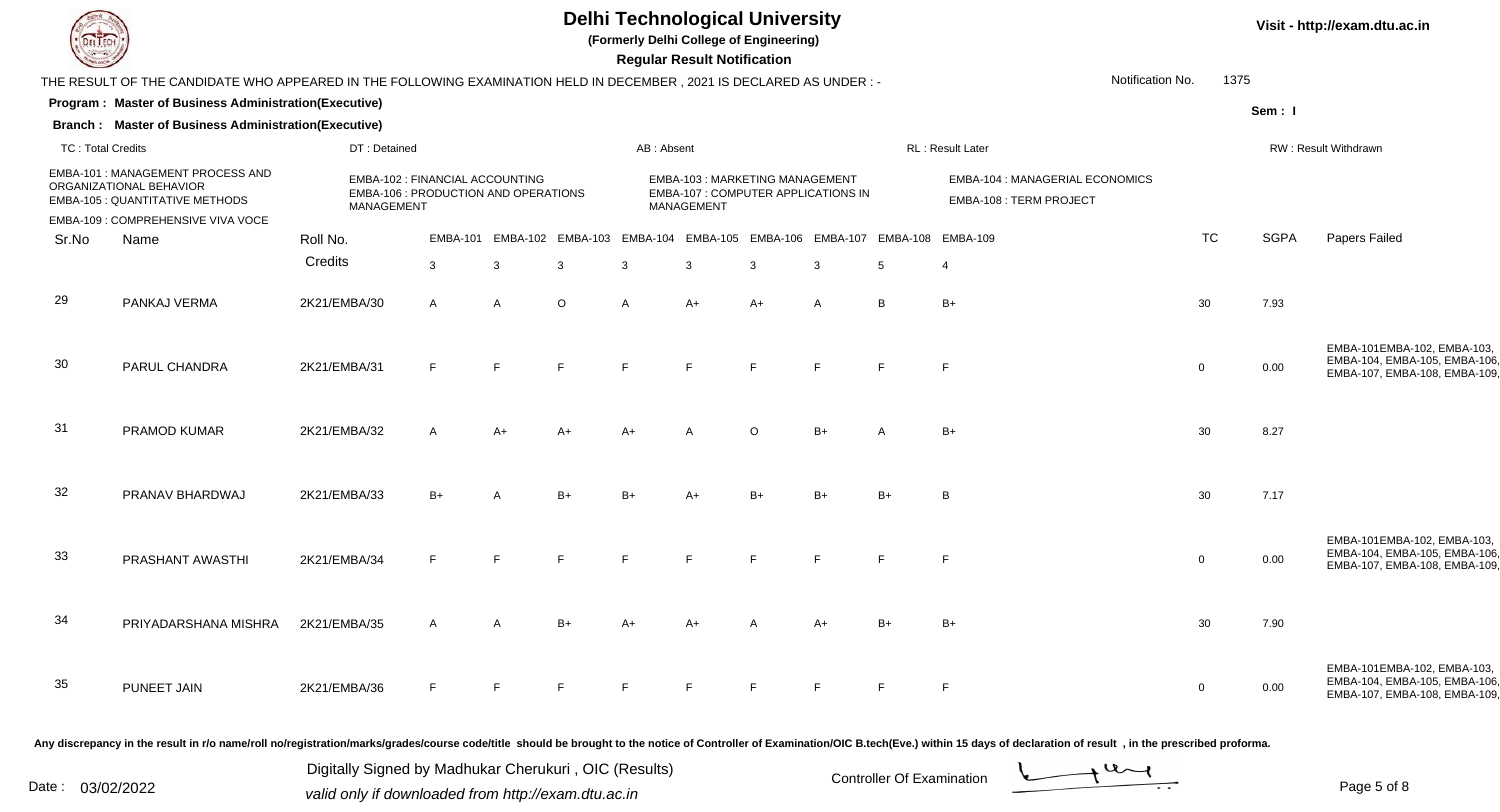

**(Formerly Delhi College of Engineering)**

 **Regular Result Notification**

| Notification No.<br>1375 |                                                                                                                                                                               |                                                                                       |                 |                |                |            |                                                                                     |      |         |                                                                         |                                                            |             |        |                                                                                             |
|--------------------------|-------------------------------------------------------------------------------------------------------------------------------------------------------------------------------|---------------------------------------------------------------------------------------|-----------------|----------------|----------------|------------|-------------------------------------------------------------------------------------|------|---------|-------------------------------------------------------------------------|------------------------------------------------------------|-------------|--------|---------------------------------------------------------------------------------------------|
|                          | THE RESULT OF THE CANDIDATE WHO APPEARED IN THE FOLLOWING EXAMINATION HELD IN DECEMBER, 2021 IS DECLARED AS UNDER :-<br>Program: Master of Business Administration(Executive) |                                                                                       |                 |                |                |            |                                                                                     |      |         |                                                                         |                                                            |             |        |                                                                                             |
|                          |                                                                                                                                                                               |                                                                                       |                 |                |                |            |                                                                                     |      |         |                                                                         |                                                            |             | Sem: I |                                                                                             |
|                          | <b>Branch: Master of Business Administration(Executive)</b>                                                                                                                   |                                                                                       |                 |                |                |            |                                                                                     |      |         |                                                                         |                                                            |             |        |                                                                                             |
| <b>TC: Total Credits</b> |                                                                                                                                                                               | DT: Detained                                                                          |                 |                |                | AB: Absent |                                                                                     |      |         |                                                                         | RL: Result Later                                           |             |        | RW: Result Withdrawn                                                                        |
|                          | EMBA-101 : MANAGEMENT PROCESS AND<br>ORGANIZATIONAL BEHAVIOR<br>EMBA-105 : QUANTITATIVE METHODS                                                                               | EMBA-102 : FINANCIAL ACCOUNTING<br>EMBA-106 : PRODUCTION AND OPERATIONS<br>MANAGEMENT |                 |                |                |            | EMBA-103: MARKETING MANAGEMENT<br>EMBA-107 : COMPUTER APPLICATIONS IN<br>MANAGEMENT |      |         |                                                                         | EMBA-104 : MANAGERIAL ECONOMICS<br>EMBA-108 : TERM PROJECT |             |        |                                                                                             |
|                          | EMBA-109 : COMPREHENSIVE VIVA VOCE                                                                                                                                            |                                                                                       |                 |                |                |            |                                                                                     |      |         |                                                                         |                                                            |             |        |                                                                                             |
| Sr.No                    | Name                                                                                                                                                                          | Roll No.                                                                              | <b>EMBA-101</b> |                |                |            |                                                                                     |      |         | EMBA-102 EMBA-103 EMBA-104 EMBA-105 EMBA-106 EMBA-107 EMBA-108 EMBA-109 |                                                            | <b>TC</b>   | SGPA   | Papers Failed                                                                               |
|                          |                                                                                                                                                                               | Credits                                                                               | 3               | 3              | $\mathbf{3}$   | 3          | 3                                                                                   | 3    | 3       | 5                                                                       | $\overline{4}$                                             |             |        |                                                                                             |
| 36                       | RAHUL SHARMA                                                                                                                                                                  | 2K21/EMBA/37                                                                          | $\mathsf{A}$    | $A+$           | A              | A          | $A+$                                                                                | $A+$ | $\circ$ | $B+$                                                                    | B                                                          | 30          | 8.07   |                                                                                             |
| 37                       | <b>RAJESH KUMAR</b>                                                                                                                                                           | 2K21/EMBA/38                                                                          | $\mathsf{A}$    | $A+$           |                |            |                                                                                     |      | $A+$    | $B+$                                                                    | $\overline{A}$                                             | 30          | 8.43   |                                                                                             |
| 38                       | <b>SANCHAI MURTI</b>                                                                                                                                                          | 2K21/EMBA/39                                                                          | $\mathsf{A}$    | $A+$           |                | A          | Α                                                                                   | B    | A       | $B+$                                                                    | $A+$                                                       | 30          | 7.87   |                                                                                             |
| 39                       | SAUBHAGYA DWIVEDI                                                                                                                                                             | 2K21/EMBA/40                                                                          | $\mathsf{A}$    | $\overline{A}$ | $\overline{A}$ | A          | $A+$                                                                                | $A+$ | $A+$    |                                                                         | $B+$                                                       | 30          | 8.17   |                                                                                             |
| 40                       | SHIKHAR KANT                                                                                                                                                                  | 2K21/EMBA/41                                                                          | $\mathsf{A}$    | $A+$           |                |            |                                                                                     | $A+$ | $A+$    |                                                                         | $\mathsf{A}$                                               | 30          | 8.30   |                                                                                             |
| 41                       | SHIVAM SHARMA                                                                                                                                                                 | 2K21/EMBA/42                                                                          | $\mathsf{A}$    |                |                | A+         |                                                                                     | A+   | $A+$    | $B+$                                                                    | $B+$                                                       | 30          | 8.10   |                                                                                             |
| 42                       | <b>SMARAN BAINS</b>                                                                                                                                                           | 2K21/EMBA/43                                                                          | E               | F              |                |            |                                                                                     |      |         |                                                                         | F                                                          | $\mathbf 0$ | 0.00   | EMBA-101EMBA-102, EMBA-103,<br>EMBA-104, EMBA-105, EMBA-106<br>EMBA-107, EMBA-108, EMBA-109 |

Any discrepancy in the result in r/o name/roll no/registration/marks/grades/course code/title should be brought to the notice of Controller of Examination/OIC B.tech(Eve.) within 15 days of declaration of result, in the pr

Date : 03/02/2022<br>
valid only if downloaded from http://exam.dtu.ac.in<br>
Page 6 of Digitally Signed by Madhukar Cherukuri , OIC (Results)

Page 6 of 8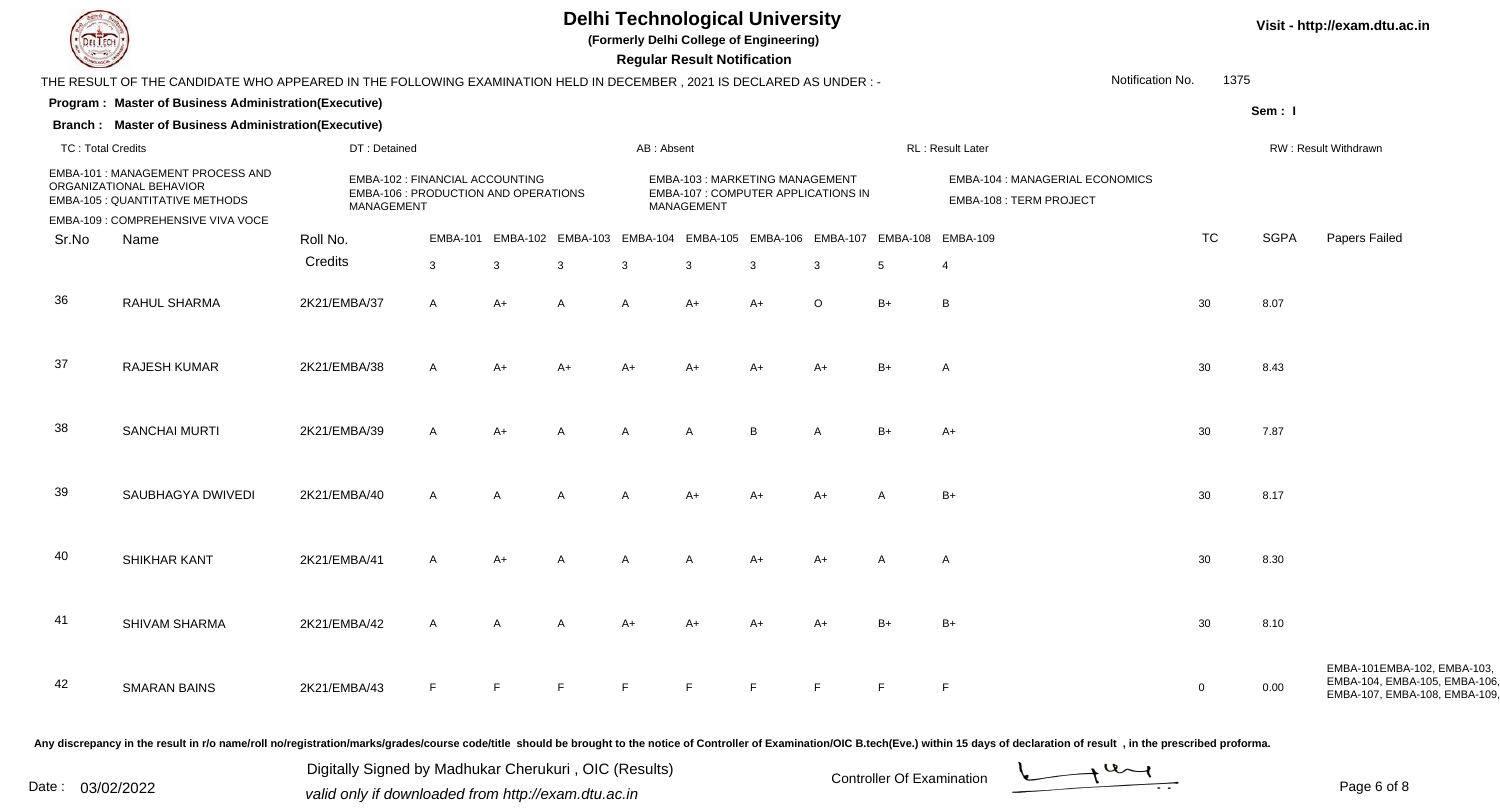

**(Formerly Delhi College of Engineering)**

 **Regular Result Notification**

| $\sim$                   |                                                                                                                      |              |                                                                         |                |                         | Regular Result Notification |                                                                                     |      |              |                                                                                  |                                                            |                  |             |                                                                                             |  |
|--------------------------|----------------------------------------------------------------------------------------------------------------------|--------------|-------------------------------------------------------------------------|----------------|-------------------------|-----------------------------|-------------------------------------------------------------------------------------|------|--------------|----------------------------------------------------------------------------------|------------------------------------------------------------|------------------|-------------|---------------------------------------------------------------------------------------------|--|
|                          | THE RESULT OF THE CANDIDATE WHO APPEARED IN THE FOLLOWING EXAMINATION HELD IN DECEMBER, 2021 IS DECLARED AS UNDER :- |              |                                                                         |                |                         |                             |                                                                                     |      |              |                                                                                  |                                                            | Notification No. | 1375        |                                                                                             |  |
|                          | Program: Master of Business Administration(Executive)                                                                |              |                                                                         |                |                         |                             |                                                                                     |      |              |                                                                                  |                                                            |                  | Sem: I      |                                                                                             |  |
|                          | <b>Branch: Master of Business Administration(Executive)</b>                                                          |              |                                                                         |                |                         |                             |                                                                                     |      |              |                                                                                  |                                                            |                  |             |                                                                                             |  |
| <b>TC: Total Credits</b> |                                                                                                                      | DT: Detained |                                                                         |                |                         | AB: Absent                  |                                                                                     |      |              |                                                                                  | <b>RL: Result Later</b>                                    |                  |             | RW: Result Withdrawn                                                                        |  |
|                          | <b>EMBA-101: MANAGEMENT PROCESS AND</b><br>ORGANIZATIONAL BEHAVIOR<br>EMBA-105 : QUANTITATIVE METHODS                | MANAGEMENT   | EMBA-102 : FINANCIAL ACCOUNTING<br>EMBA-106 : PRODUCTION AND OPERATIONS |                |                         |                             | EMBA-103: MARKETING MANAGEMENT<br>EMBA-107 : COMPUTER APPLICATIONS IN<br>MANAGEMENT |      |              |                                                                                  | EMBA-104 : MANAGERIAL ECONOMICS<br>EMBA-108 : TERM PROJECT |                  |             |                                                                                             |  |
|                          | EMBA-109 : COMPREHENSIVE VIVA VOCE                                                                                   |              |                                                                         |                |                         |                             |                                                                                     |      |              |                                                                                  |                                                            |                  |             |                                                                                             |  |
| Sr.No                    | Name                                                                                                                 | Roll No.     |                                                                         |                |                         |                             |                                                                                     |      |              | EMBA-101 EMBA-102 EMBA-103 EMBA-104 EMBA-105 EMBA-106 EMBA-107 EMBA-108 EMBA-109 |                                                            | <b>TC</b>        | <b>SGPA</b> | Papers Failed                                                                               |  |
|                          |                                                                                                                      | Credits      | 3                                                                       | $\mathbf{3}$   | $\mathbf{3}$            | 3                           | 3                                                                                   | 3    | 3            | 5                                                                                | $\overline{4}$                                             |                  |             |                                                                                             |  |
| 43                       | <b>SOMYA JAIN</b>                                                                                                    | 2K21/EMBA/44 | $\mathsf{A}$                                                            | $A+$           | $\overline{\mathsf{A}}$ | $A+$                        | $A+$                                                                                | $A+$ | $A+$         | $\mathsf{A}$                                                                     | $\circ$                                                    | 30               | 8.77        |                                                                                             |  |
| 44                       | SRINIVAS KROVVIDI                                                                                                    | 2K21/EMBA/45 | $\mathsf{A}$                                                            | $A+$           | $A+$                    | $\Omega$                    | $\Omega$                                                                            | $A+$ | $A+$         | A+                                                                               | $A+$                                                       | 30               | 9.10        |                                                                                             |  |
| 45                       | SUBHASH CHANDER                                                                                                      | 2K21/EMBA/46 |                                                                         |                | F                       |                             |                                                                                     |      |              |                                                                                  | F                                                          | $\mathbf 0$      | 0.00        | EMBA-101EMBA-102, EMBA-103,<br>EMBA-104, EMBA-105, EMBA-106<br>EMBA-107, EMBA-108, EMBA-109 |  |
| 46                       | <b>SUMIT SHARMA</b>                                                                                                  | 2K21/EMBA/47 | E                                                                       | $\blacksquare$ | F                       | Ε.                          | $\mathbf{F}$                                                                        | E    | E            | E                                                                                | F                                                          | $\mathbf 0$      | 0.00        | EMBA-101EMBA-102, EMBA-103,<br>EMBA-104, EMBA-105, EMBA-106<br>EMBA-107, EMBA-108, EMBA-109 |  |
| 47                       | SUNDEEP PAL                                                                                                          | 2K21/EMBA/48 | $\mathsf{A}$                                                            | $A+$           | $\cap$                  |                             | A+                                                                                  |      | $A+$         | $B+$                                                                             | A                                                          | 30               | 8.33        |                                                                                             |  |
| 48                       | SUSHANT CHAUHAN                                                                                                      | 2K21/EMBA/49 | $\mathsf{A}$                                                            | $B+$           | $A+$                    | $B+$                        |                                                                                     | $B+$ | $A+$         | $B+$                                                                             |                                                            | 30               | 7.73        |                                                                                             |  |
| 49                       | <b>SUSMITA SINGH</b>                                                                                                 | 2K21/EMBA/50 | C                                                                       | $A+$           |                         |                             | A                                                                                   | A    | $\mathsf{A}$ | E                                                                                | F                                                          | 21               | 5.40        | EMBA-108, EMBA-109,                                                                         |  |
|                          |                                                                                                                      |              |                                                                         |                |                         |                             |                                                                                     |      |              |                                                                                  |                                                            |                  |             |                                                                                             |  |

Any discrepancy in the result in r/o name/roll no/registration/marks/grades/course code/title should be brought to the notice of Controller of Examination/OIC B.tech(Eve.) within 15 days of declaration of result, in the pr

Date : 03/02/2022<br>
valid only if downloaded from http://exam.dtu.ac.in<br>
Page 7 of

Digitally Signed by Madhukar Cherukuri , OIC (Results)



Page 7 of 8